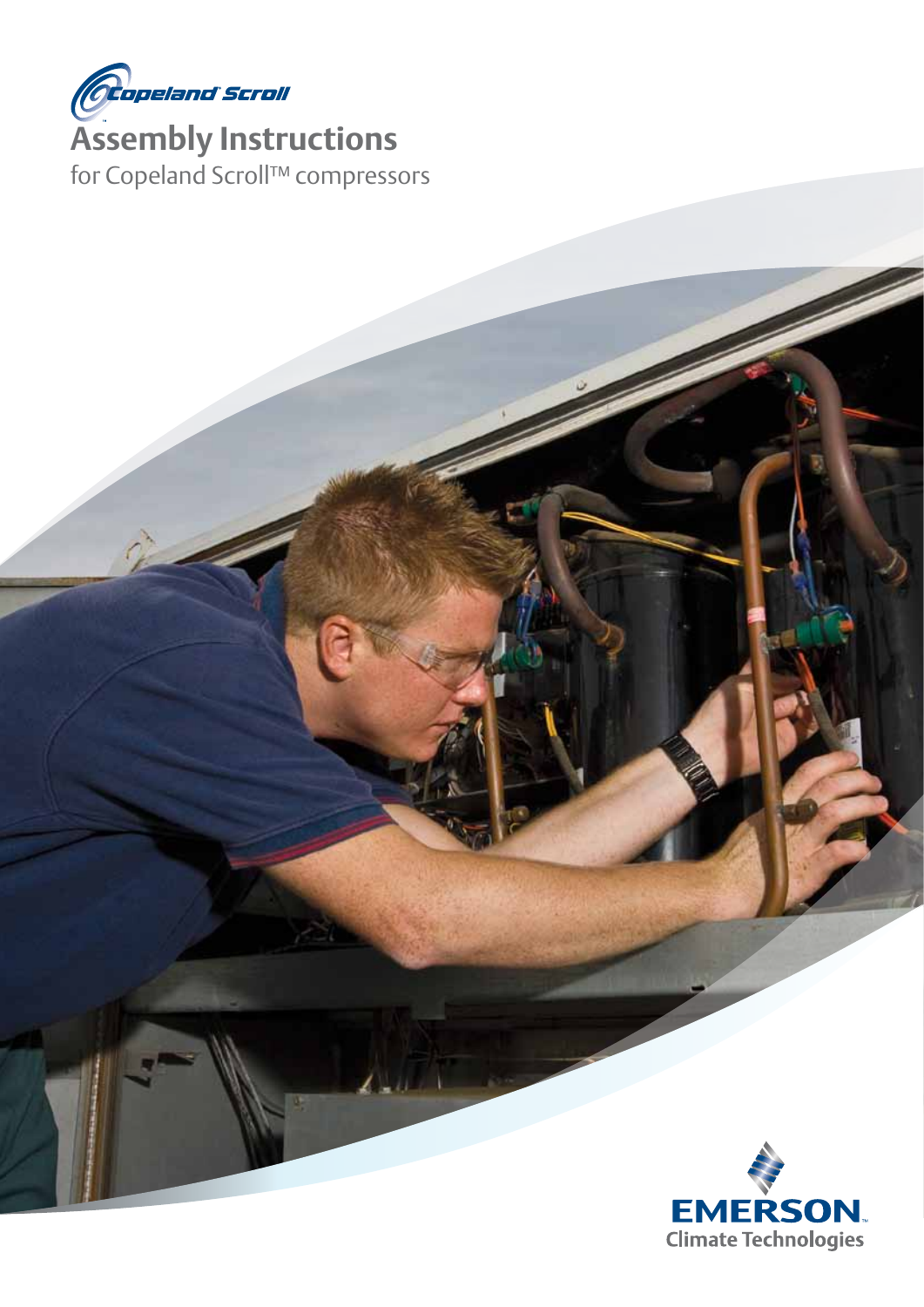# **Safety Instructions for Copeland® brand compressors**

Read these safety instructions thoroughly before installation. Failure to comply can result in personal injury. These instructions should be retained throughout the lifetime of the compressor.

Copeland® brand compressors are intended for installation in systems according to the EC Machines directive. They may be put to service only if they have been installed in these systems according to instructions and conform to the corresponding provisions of legislation.

## **Safety statements**

- Refrigerant compressors must be employed only for their intended use.
- Only qualified and authorized HVAC or refrigeration personnel are permitted to install, commission and maintain this equipment.
- Electrical connections must be made by qualified electrical personnel.
- All valid safety standards for connecting electrical and refrigeration equipment must be observed.



**Use personal safety equipment.** Safety goggles, gloves, protective clothing, safety boots and hard hats should be worn where necessary.

#### **General instructions**



## **WARNING**

**Risk of collapse! Personal injuries!** Move compressors only with appropriate mechanical or handling equipment according to weight. Keep in the upright position. Stack pallets on top of each other when not exceeding 300 kg, max. 3 high for storage and 2 high for transport. Do not stack single boxes on top of each other. Keep the packaging dry at all times.

**Rapid release of pressurised gas! Personal injuries!** Compressors are factory charged with pressurised dry air to between 1.35 and 1.5 bar to ensure no ingress of air or moisture during transit. Pressure must be safely reduced prior to fully opening connections or removing blanking components.

**System breakdown! Personal injuries!** Systems without a full charge or with the service valves closed should be electrically locked/tagged if left unattended. Only approved refrigerants and refrigeration oils must be used.

**High pressure! Injury to skin and eyes possible!** Be careful when opening connections on a pressurized item.

**High pressure! Personal injuries!** Use of safety relief valves according to EN 378 is mandatory. Consider personal safety requirements and refer to test pressures prior to test.



## **WARNING**

**Conductor cables! Electrical shock!** Shut off the power supply and remove all of the fuses before working on the electrics.

#### **WARNING**

**Diesel effect! Compressor destruction!** The mixture of air and oil at high temperature can lead to an explosion. Avoid operating with air.

**System explosion! Personal injuries!** Do not use other industrial gases.

**Explosive flame! Burning!** Oil-refrigerant mixtures are highly flammable. Remove all refrigerant before opening the system. Avoid working with an unshielded flame in a refrigerant charged system.

#### **WARNING**



**High surface temperature! Burning!** Do not touch the compressor or pipe-work until it has cooled down. Ensure that other materials in the area of the compressor do not get in touch with it.

**Low surface temperatures! Frostbite!** Do not touch any surface or pipe-work of the compressor until they are at room temperature.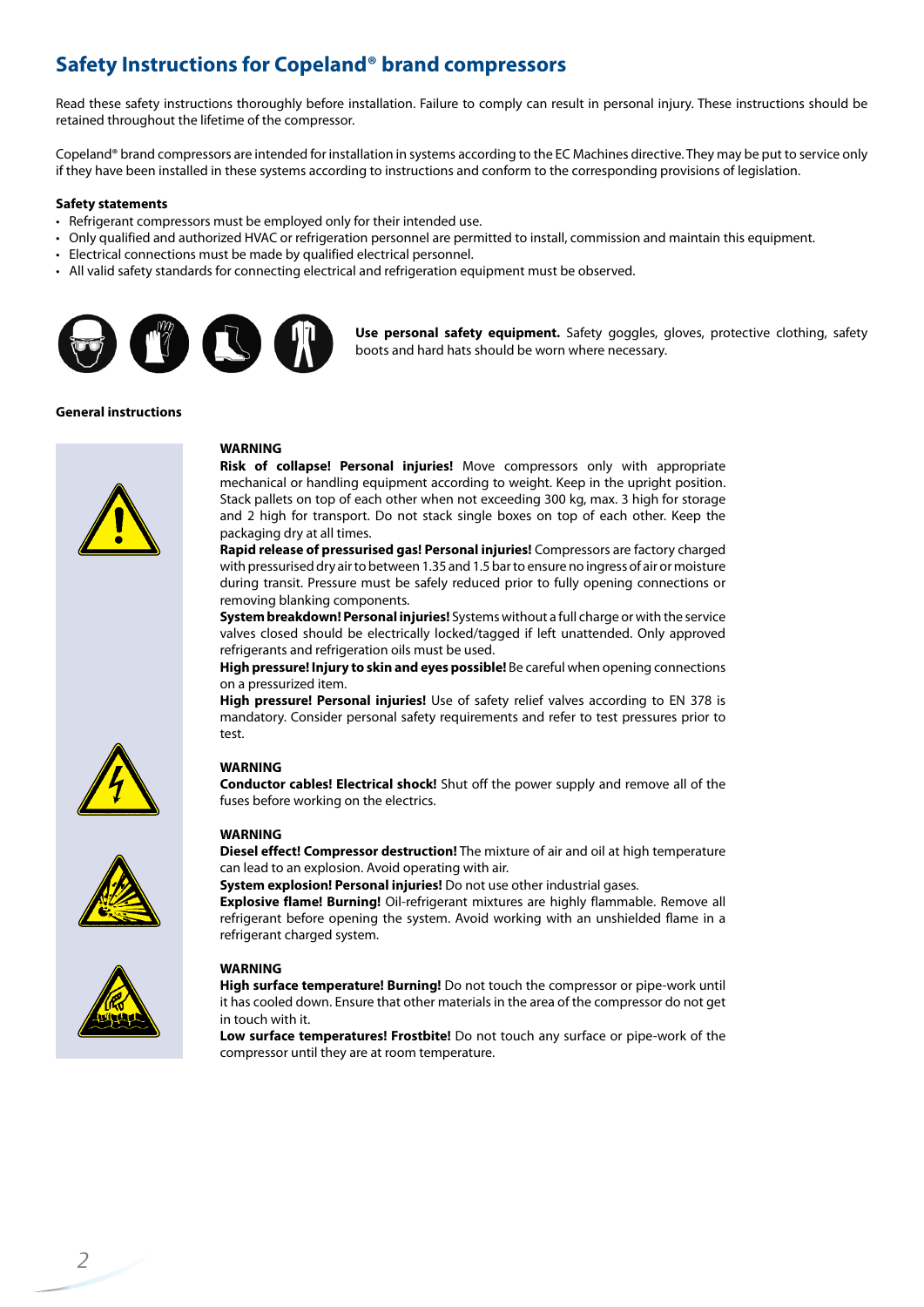# **Assembly Instructions for Copeland Scroll™ compressors**

These Assembly Instructions deal with all single Copeland Scroll™ compressors. These instructions are intended to enable users to ensure the safe installation, starting, operation and maintenance of Copeland Scroll™ compressors. They are not intended to replace the system expertise available from system manufacturers.

# **1 Product description**

## **1.1 Qualified refrigerants and oils**

| <b>Models</b> | <b>Refrigerants</b>           | <b>Copeland® Brand Standard oils</b> | <b>Servicing oils</b> |  |
|---------------|-------------------------------|--------------------------------------|-----------------------|--|
| ZP, ZPD       | R410A                         |                                      | Emkarate RL32 3MAF    |  |
| ZR. ZH        | R407C, R134a                  |                                      |                       |  |
| ZRD, ZHKVE    | R407C                         | Emkarate RL32 3MAF                   | Emkarate RL32 3MAF    |  |
| ZB, ZS, ZF    | R404A, R507, R407A/C/F, R134a |                                      | Mobil Arctic 22CC     |  |
| ZBD. ZFD      | R404A, R407F                  |                                      |                       |  |
| ZO, ZOD       | R744                          | Emkarate RL68 HB                     | Emkarate RL68 HB      |  |

Table 1: Qualified refrigerants and oils

## **1.2 Application limits**

For the application envelopes please refer to Copeland® Brand Products Selection Software on **www.emersonclimate.eu**.

# **2 Installation**

## **2.1 Compressor handling**

## *2.1.1 Transport and storage*



## **WARNING**

**Risk of collapse! Personal injuries!** Move compressors only with appropriate mechanical or handling equipment according to weight. Keep in the upright position. Stack pallets on top of each other when not exceeding 300 kg. Do not stack single boxes on top of each other. Keep the packaging dry at all times.



Figure 1

## *2.1.2 Positioning and securing*



#### **IMPORTANT**

**Handling damage! Compressor malfunction!** Only use the lifting eyes whenever the compressor requires positioning. Using discharge or suction connections for lifting may cause damage or leaks.

If possible, the compressor should be kept vertical during handling. The discharge connection plug should be removed first before pulling the suction connection plug to allow the dry air pressure inside the compressor to escape. Pulling the plugs in this sequence prevents oil mist from coating the suction tube making brazing difficult. The copper-coated steel suction tube should be cleaned before brazing. No object, eg, a swaging tool should be inserted deeper than 51 mm into the suction tube or it might damage the suction screen and motor.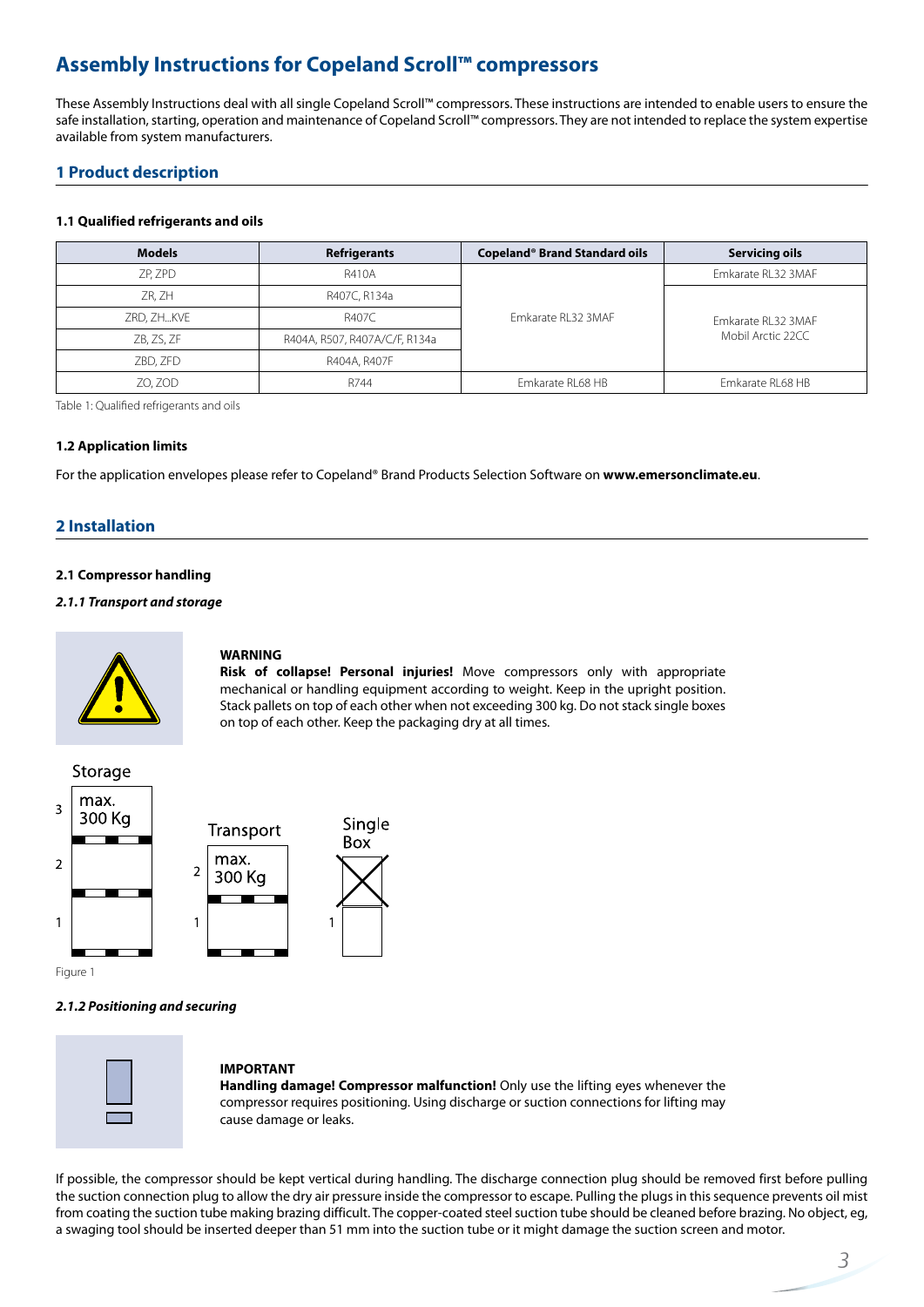## *2.1.3 Installation location*

Ensure the compressors are installed on a solid level base.

#### *2.1.4 Mounting parts*

Four vibration absorber grommets are usually supplied with each compressor. They dampen the start-up surge of the compressor and minimise sound and vibration transmission to the compressor base during operation. The metal sleeve inside is a guide designed to hold the grommet in place. It is not designed as a load-bearing member, and application of excessive torque to the bolts can crush the sleeve. Its inner diameter is approximately 8.5 mm to fit, eg, an M8 screw. The mounting torque should be 13  $\pm$  1 Nm. It is critically important that the grommet is not compressed.

## *NOTE:* **For information about the mounting parts, please refer to Technical Information C7.11.2 "Scroll Mounting Parts" available on www.emersonclimate.eu.**

#### **2.2 Brazing procedure**



### **IMPORTANT**

**Blockage! Compressor breakdown!** Maintain a flow of oxygen-free nitrogen through the system at very low pressure during brazing. Nitrogen displaces the air and prevents the formation of copper oxides in the system. If allowed to form, the copper oxide material can later be swept through the system and block screens such as those protecting capillary tubes, thermal expansion valves, and accumulator oil return holes.

**Contamination or moisture! Bearing failure!** Do not remove the plugs until the compressor is set into the unit. This minimises any entry of contaminants and moisture.



Figure 2: Suction tube brazing

Copeland Scroll™ compressors have copper-plated steel suction and discharge tubes. These tubes are far more robust and less prone to leaks than copper tubes. Due to the different thermal properties of steel and copper, brazing procedures may have to be changed from those commonly used.

**Figure 2** shows the proper procedures for brazing the suction and discharge lines to a Scroll compressor.

- The copper-coated steel tubes on Scroll compressors can be brazed in approximately the same manner as any copper tube. Recommended brazing materials: any silfos material is recommended, preferably with a minimum of 5% silver. However, 0% silver is acceptable.
- Be sure tube fitting inner diameter and tube outer diameter are clean prior to assembly.
- Using a double-tipped torch, apply heat in area 1.
- As the tube approaches brazing temperature, move the torch flame to area 2.
- Heat area 2 until braze temperature is attained, moving the torch up and down and rotating around the tube as necessary to heat the tube evenly. Add braze material to the joint while moving the torch around the joint to flow braze material around the circumference.
- After the braze material flows around the joint, move the torch to heat area 3. This will draw the braze material down into the joint.
- The time spent heating area 3 should be minimal. As with any brazed joint, overheating may be detrimental to the final result.

#### **To disconnect:**

• Heat joint areas 2 and 3 slowly and uniformly until the braze material softens and the tube can be pulled out of the fitting.

## **To reconnect:**

• Recommended brazing materials: Silfos with minimum 5% silver or silver braze used on other compressors. Due to the different thermal properties of steel and copper, brazing procedures may have to be changed from those commonly used.

*NOTE:* **Since the discharge stub contains a check valve, care must be taken not to overheat it to prevent brazing material to flow into it.**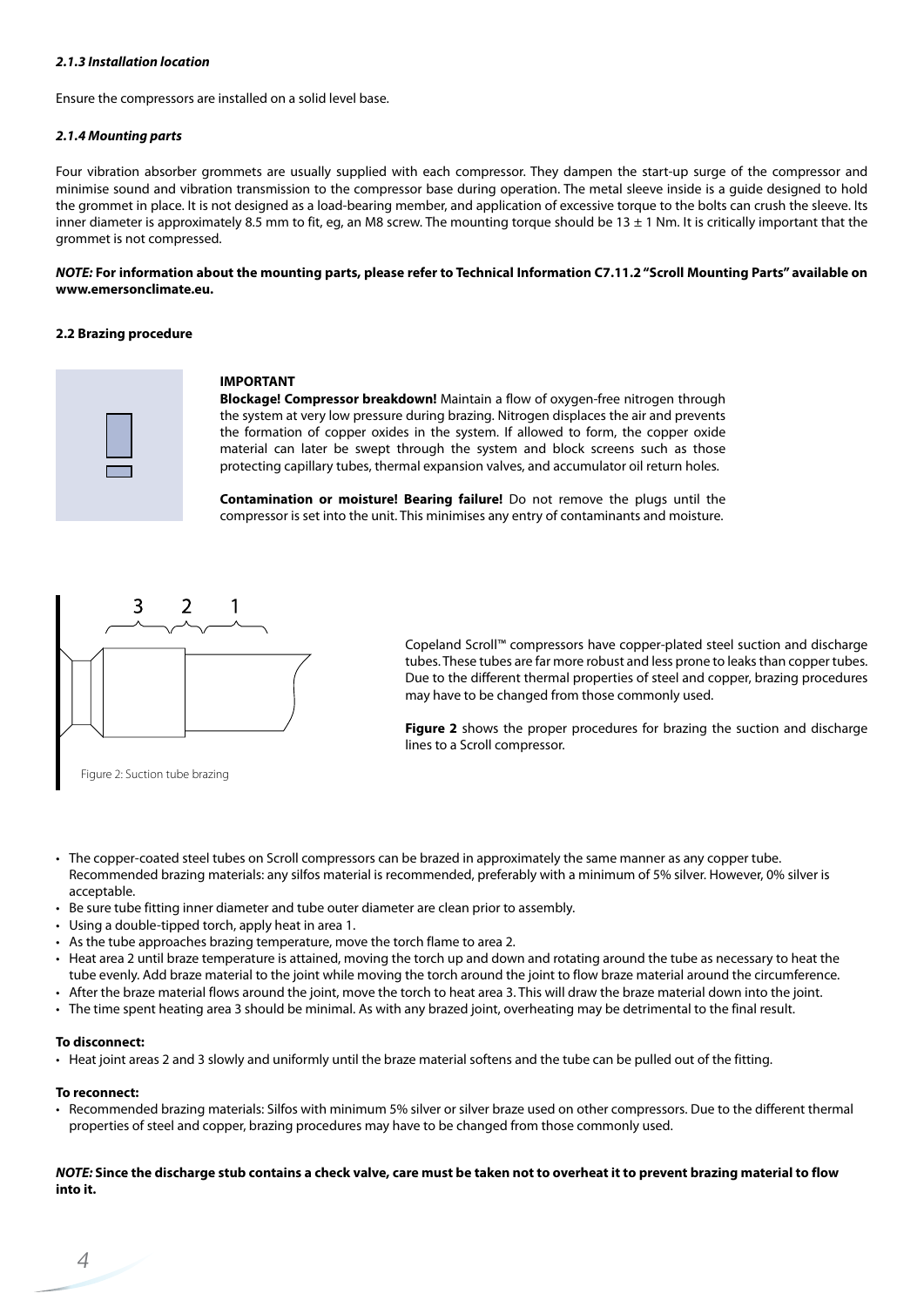

## **CAUTION**

**Leaking system! System breakdown!** It is strongly recommended to periodically retorque all pipe and fixing connections to the original setting after the system has been put into operation.







Figure 3

Copeland Scroll™ compressors are delivered with brazing or Rotalock connections. There are options to fit either Rotalock valves, Rotalock adaptors or just make brazing connections.

|                      | Torque [Nm] |
|----------------------|-------------|
| Rotalock 3/4"-16UNF  | 40-50       |
| Rotalock 1"-14UNF    | 70-80       |
| Rotalock 1"1/4-12UNF | 110-135     |
| Rotalock 1"3/4-12UNF | 135-160     |
| Rotalock 2"1/4-12UNF | 165-190     |

*NOTE:* **More information concerning adaptors and shut-off valves can be found in the "Spare parts list".**

Table 2

## **3 Electrical connection**

## **3.1 General recommendations**

The compressor terminal box has a wiring diagram on the inside of its cover. Before connecting the compressor, ensure the supply voltage, the phases and the frequency match the nameplate data.

## **3.2 Electrical installation**

Recommended wiring diagrams (power circuit and control circuit) are shown on pages 11 and 12.

## *NOTE:* **For AC and HP applications, we recommend using a K2 contactor for the safety chain in order to comply with EN 60335.**

|                        | Single-phase | Three-phase | Three-phase TW*      |                |  |
|------------------------|--------------|-------------|----------------------|----------------|--|
|                        | PF*          | TF*         | with INT69SC2        | with INT69SCY2 |  |
| <b>Power circuit</b>   | Figure 5     |             | Figure 7<br>Figure 6 |                |  |
| <b>Control circuit</b> | Figures 9/10 |             | Figure 11            | Figure 12      |  |

Table 3

Single-phase compressors are connected to the Common (C), Start (S) and Run (R) connections. Three-phase compressors are connected to the T1, T2 and T3 connections (see **Figure 8**).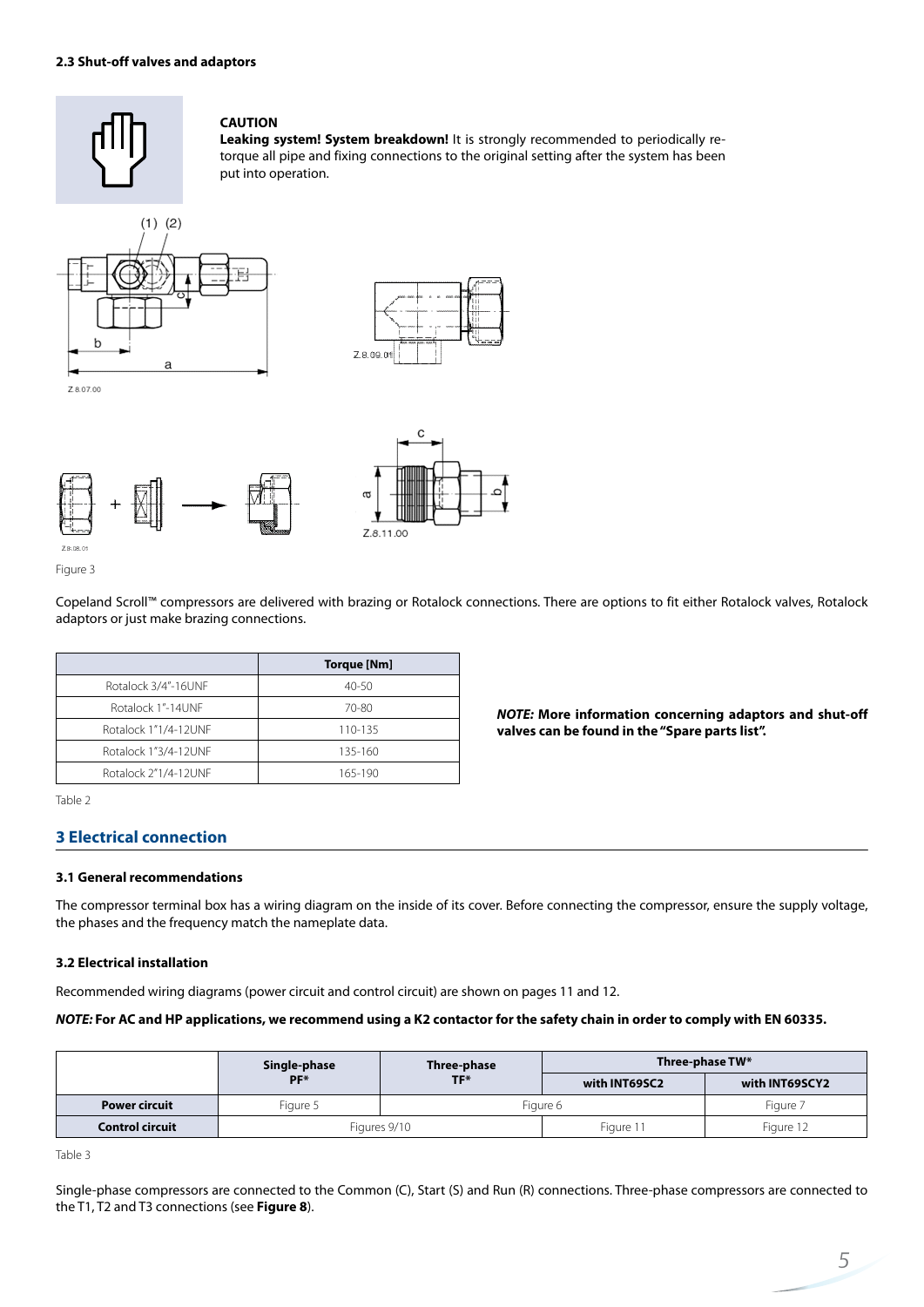## **3.3 Crankcase heater**



## **IMPORTANT**

**Oil dilution! Bearing malfunction!** Turn the crankcase heater on 12 hours before starting the compressor.

A crankcase heater is used to prevent refrigerant migrating into the shell during standstill periods. Due to the Copeland scroll's inherent ability to handle liquid refrigerant in flooded conditions a crankcase heater is not required when the system charge does not exceed the charge limits shown in **Table 4.**

A crankcase heater is always required with **ZO compressors**.

|                                                           | <b>Refrigerant Charge Limit</b> |                                          |                                        |          |  |
|-----------------------------------------------------------|---------------------------------|------------------------------------------|----------------------------------------|----------|--|
| <b>Medium Temperature</b>                                 | <b>Low Temperature</b>          | A/C                                      | <b>Heat Pump</b>                       |          |  |
|                                                           |                                 | ZR18K*                                   |                                        | $2.7$ kg |  |
| 7B15K* to 7B26K*<br>ZS21K* to ZS26K*                      | 7F06K* to 7F11K*                |                                          | ZH15K* to ZH26K*<br>ZH09KVE            | 3.6 kg   |  |
| ZB30K* to ZB45K*<br>ZS30K* to ZS45K*                      | ZF13K* & ZF18K*                 | ZR22K* to ZR81K*<br>ZP24K* to ZP83K*     | ZH30K* to ZH45K*<br>ZH13KVE to ZH18KVE | 4.5 kg   |  |
|                                                           |                                 | 7R94K* to 7R190K*<br>ZP24K* to ZP91K*    |                                        | 7.0 kg   |  |
| ZB56K* to ZB11M*<br>ZB50K* to ZB114K*<br>ZS56K* to ZS11M* | 7F24K* to 7F48K*                |                                          | ZH56K* to ZH11M*<br>ZH24KVE to ZH48KVE | 7.5 kg   |  |
| ZB220K*                                                   |                                 | ZR250K* & ZP235K*                        |                                        | 11.3 kg  |  |
|                                                           |                                 | ZR310K* to ZR380K*<br>ZP295K* to ZP385K* |                                        | 13.6 kg  |  |
|                                                           |                                 | ZP485K*                                  |                                        | 16.0 kg  |  |

Table 4



If a crankcase heater is fitted it is recommended that the heater be turned on for a minimum of **12 hours** prior to starting the compressor. This will prevent oil dilution and bearing stress on initial start up. The crankcase heater must remain energised during compressor off cycles.

The crankcase heater must be mounted below the oil schraeder valve located on the bottom shell.

Figure 4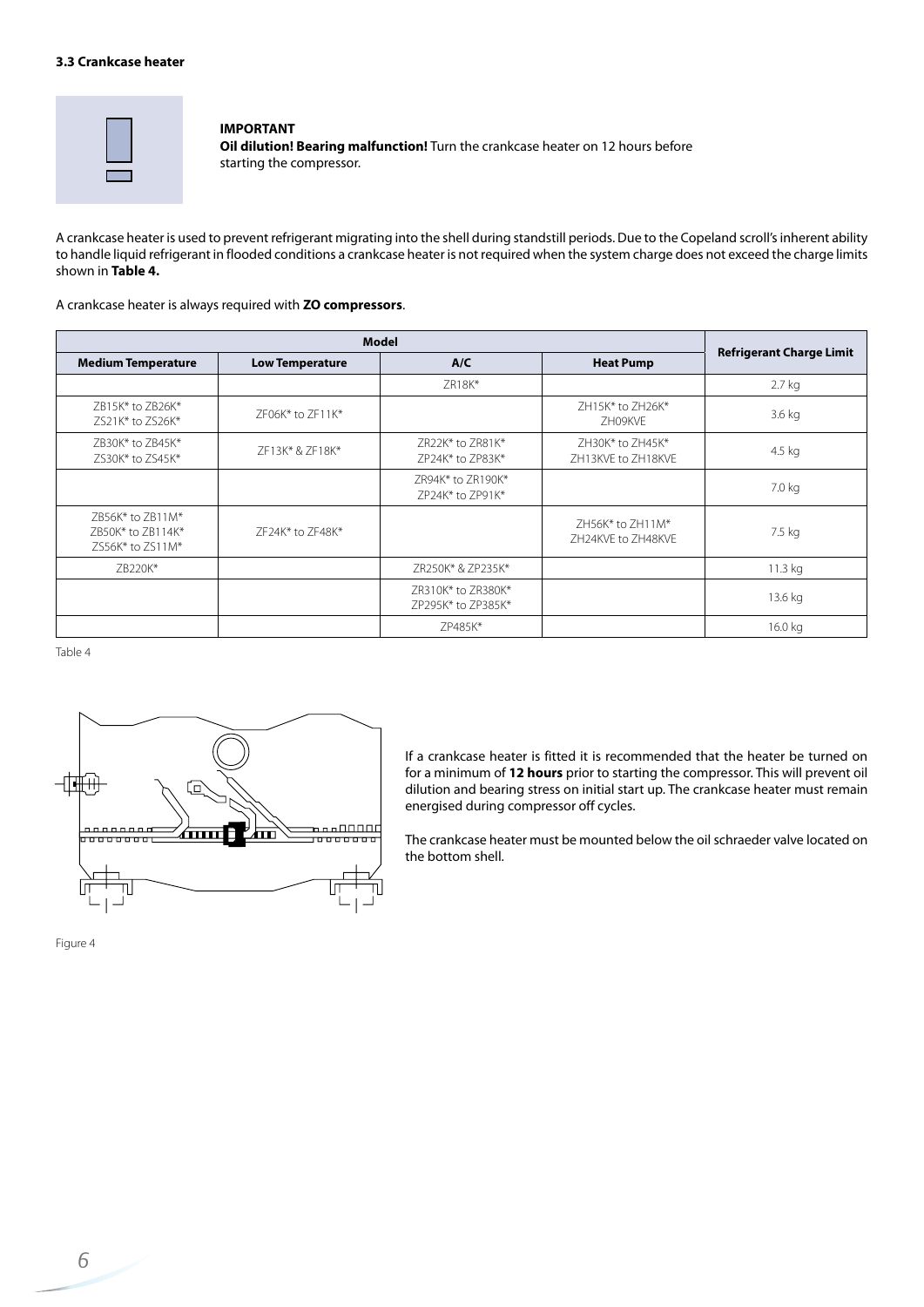## **3.4 Pressure safety controls**

High-pressure and low-pressure cut-outs with a manual reset feature for the highest level of system protection are recommended. Required setting points are given in **Table 5** below:

|            | <b>HP</b><br>bar(g) | <b>LP</b><br>bar(g)                         |  |  |
|------------|---------------------|---------------------------------------------|--|--|
| ZB, ZBD    |                     | 2.6                                         |  |  |
| <b>ZS</b>  |                     |                                             |  |  |
| <b>ZF</b>  | 28                  | 0.3 (R404A), 0.0 (R22), 1.5<br>(R134a)      |  |  |
| <b>ZFD</b> |                     | 0.3 (R404A)                                 |  |  |
| <b>ZH</b>  |                     | 0.5 (R407C), 0.0 (R134a)                    |  |  |
| <b>ZR</b>  | 28.8                | 2 - 0.5* (R407C), 2.3 (R134a),<br>2.8 (R22) |  |  |
| <b>ZRD</b> |                     | $2 - 0.5*$                                  |  |  |
| ZP, ZPD    | 43                  | $4.4 - 2*$                                  |  |  |
| ZO, ZOD    |                     | 5.8                                         |  |  |

\* Recommendation for use in heat pump system

Table 5

## **3.5 Motor protection**

The motor protection system is identified by the centre letter in the motor code:

- **"F"** for conventional inherent internal line break motor protection
- **"W"** for electronic motor protection system.

#### **3.6 Discharge temperature protection**

Internal discharge temperatures reached under some extreme operating conditions (such as loss of refrigerant injection charge or extremely high compression ratio) could cause compressor damage.

**Table 6** hereunder describes the various discharge temperature protection devices available on Scroll compressors.

Additionnal information about discharge temperature protection is avaible in the Application Guidelines.

|                                                   | <b>ZR</b>             | <b>ZP</b>              | <b>ZB</b>               | <b>ZF</b> | <b>ZS</b>     | <b>ZH</b> | <b>ZO</b> |
|---------------------------------------------------|-----------------------|------------------------|-------------------------|-----------|---------------|-----------|-----------|
| Internal thermo-protection<br>"Klixon"            | 7R18K* to<br>ZR81K*   | $7P24K*$ to<br>ZP83K*  | $ZB15K*$ to<br>$ZB45K*$ |           |               |           |           |
| Internal thermo-protection<br>"ASTP"              | ZR94K* to<br>ZR190K*  | $7P90K*$ to<br>ZP182K* | ZB50K* to<br>ZB114K*    |           |               |           |           |
| Internal thermistor +<br><b>Electronic module</b> | Only motor version TW |                        |                         |           |               |           |           |
| <b>External Thermostat</b>                        | ZRD / ZRH             | ZPD.                   | ZBD / ZBH               |           | Only TF or PF |           | All       |
| <b>NTC Sensor</b>                                 | ZRD                   | <b>ZPD</b>             | ZBD                     | ZFD       |               |           | All       |

Table 6: Discharge temperature protection devices

## **3.7 High-potential testing**



**WARNING Conductor cables! Electrical shock!** Shut off power supply before highpotential testing.



#### **CAUTION**

**Internal arcing! Motor destruction!** Do not carry out high-voltage or insulation tests if the compressor housing is under vacuum.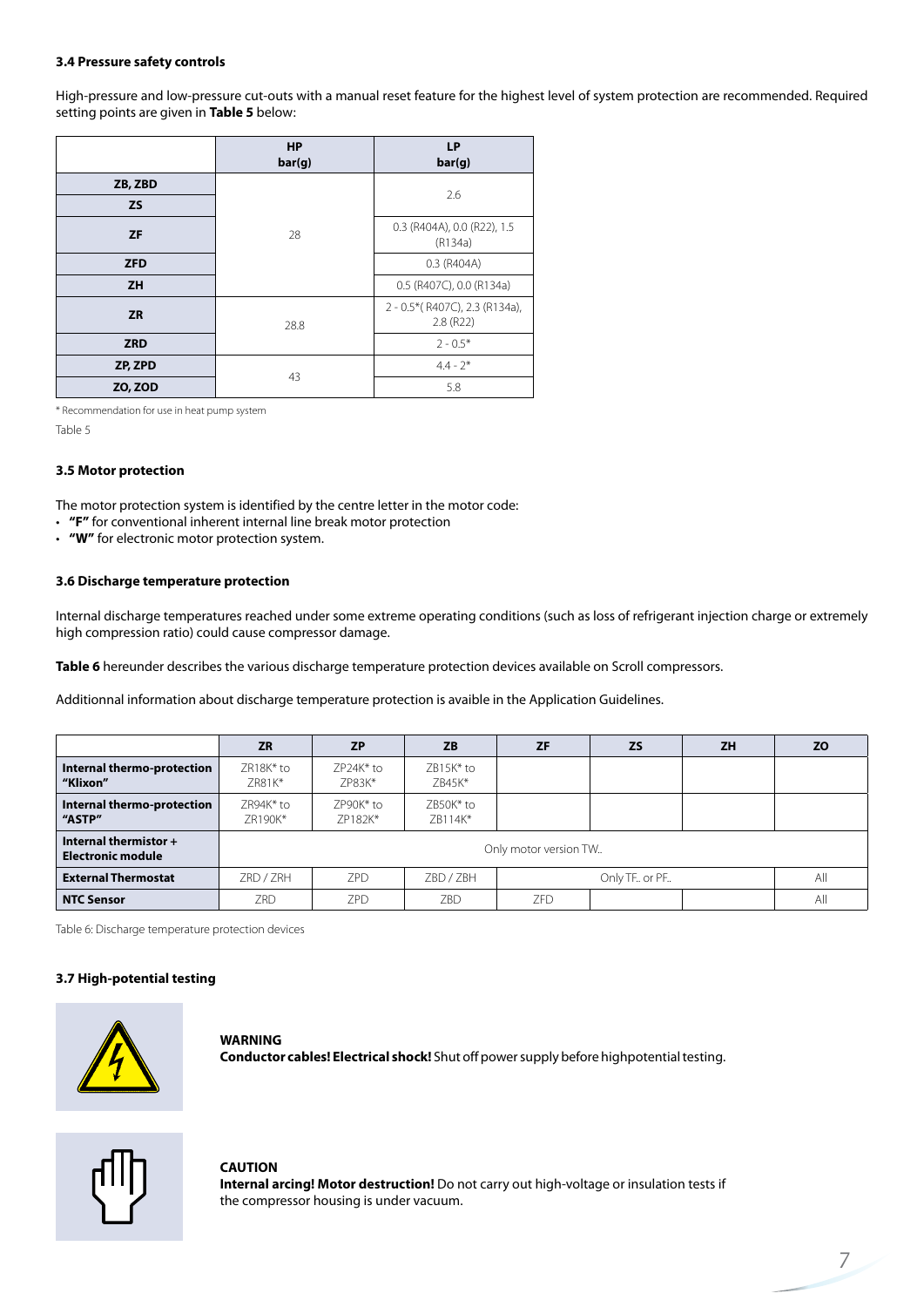Emerson Climate Technologies subjects all Scroll compressors to a high-voltage test after final assembly. Each motor phase winding is tested, according to EN 0530 or VDE 0530 part 1, at a differential voltage of 1000V plus twice the nominal voltage. Since high-voltage tests lead to premature ageing of the winding insulation further additional tests of that nature are not recommended.

If it has to be done for any reason, a lower voltage must be used. Disconnect all electronic devices, eg, motor protection module, fan speed control, etc prior to testing.

## **4 Starting up & operation**



**WARNING Diesel effect! Compressor destruction!** The mixture of air and oil at high temperature can lead to an explosion. Avoid operating with air.



**IMPORTANT Oil dilution! Bearing malfunction!** Turn the crankcase heater on 12 hours before starting the compressor.

#### **4.1 Strength pressure test**

The compressor has been strength-tested in the factory. It is not necessary for the customer to strength- or leak-test the compressor again although the compressor will normally be exposed to the testing made as part of system testing.

#### **4.2 Tightness/pressure test**



**WARNING High pressure! Personal injuries!** Consider personal safety requirements and refer to test pressures prior to test.







**CAUTION System contamination! Bearing malfunction!** Use only dry nitrogen or dried air for pressure testing.

If using dry air do not include the compressor in the pressure test – isolate it first. Never add refrigerant to the test gas (as leak indicator).

#### **4.3 System evacuation**

Before the installation is put into commission, it has to be evacuated with a vacuum pump. Proper evacuation reduces residual moisture to 50 ppm. During the initial procedure, suction and discharge shut-off valves on the compressor remain closed. The installation of adequately sized access valves at the furthest point from the compressor in the suction and liquid lines is advisable.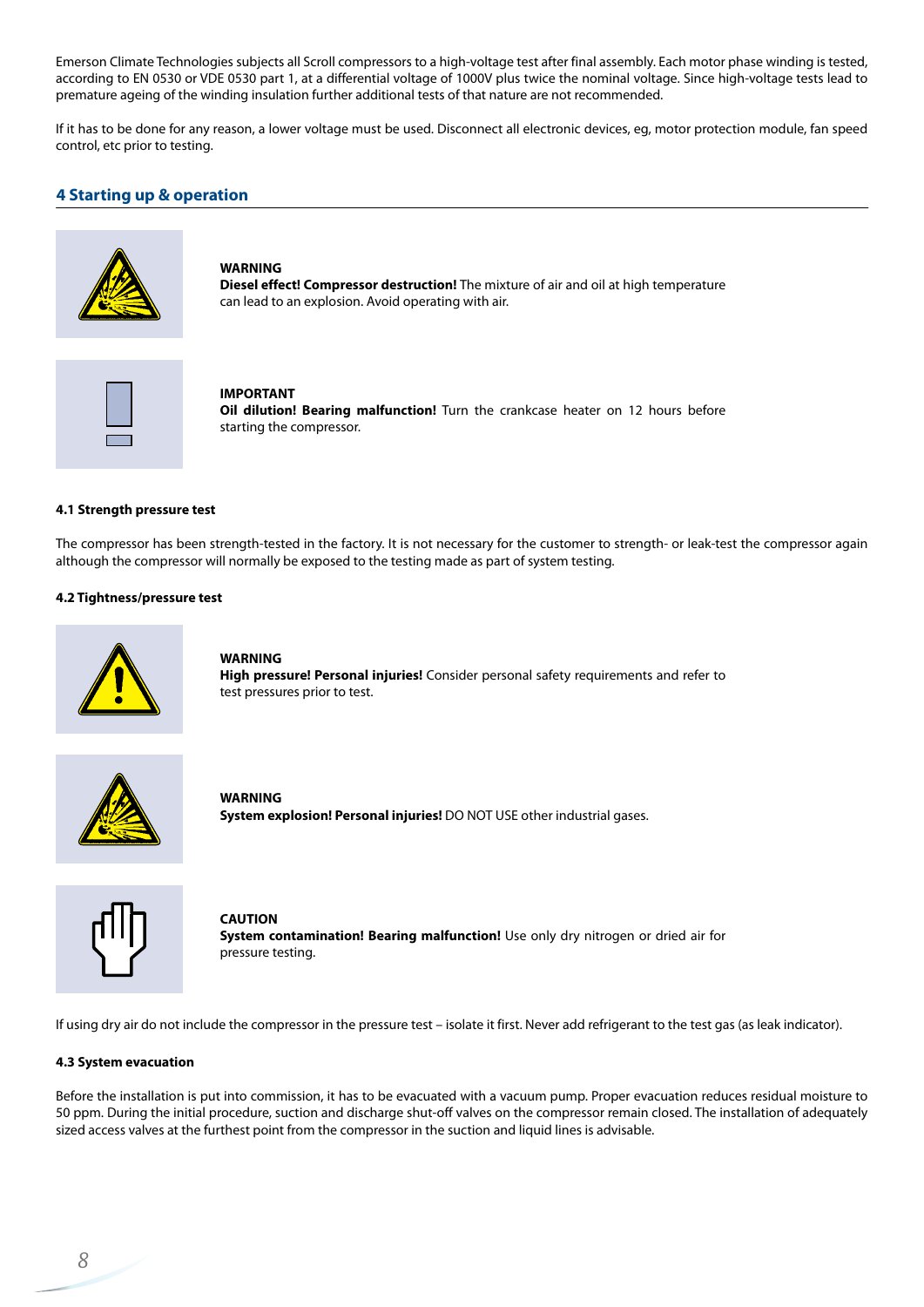## **4.4 Charging procedure**



#### **CAUTION**

**Low suction pressure operation! Compressor damage!** Do not operate with a restricted suction. Do not operate with the low-pressure cut-out bridged. Do not operate compressor without enough system charge to maintain at least 0.5 bar suction pressure. Allowing pressure to drop below 0.5 bar for more than a few seconds may overheat scrolls and cause early drive bearing damage.

The system should be liquid-charged through the liquid-receiver shut-off valve or through a valve in the liquid line. The use of a filter drier in the charging line is highly recommended. Because scrolls have discharge check valves, systems should be liquid-charged on both the high and low sides simultaneously to ensure a positive refrigerant pressure is present in the compressor before it runs. The majority of the charge should be placed in the high side of the system to prevent bearing washout during first-time start on the assembly line.

### **4.5 Preliminary checks – Pre-starting**

Discuss details of the installation with the installer. If possible, obtain drawings, wiring diagrams, etc. It is ideal to use a check-list but always check the following:

- Visual check of the electrics, wiring, fuses etc
- Visual check of the plant for leaks, loose fittings such as TXV bulbs etc
- Compressor oil level
- Calibration of HP & LP switches and any pressure actuated valves
- Check setting and operation of all safety features and protection devices
- All valves in the correct running position
- Pressure and compound gauges fitted
- Correctly charged with refrigerant
- Compressor electrical isolator location & position

#### **4.6 Rotation direction**

Scroll compressors, like several other types of compressors, will only compress in one rotational direction. Direction of rotation is not an issue with single-phase compressors since they will always start and run in the proper direction. Three-phase compressors will rotate in either direction depending upon phasing of the power to L1, L2 and L3. Since there is a 50/50 chance of connecting power in such a way as to cause rotation in the reverse direction, **it is important to include notices and instructions in appropriate locations on the equipment to ensure proper rotation direction is achieved when the system is installed and operated.**

#### **4.7 Deep vacuum operation**



## **CAUTION**

**Vacuum operation! Compressor damage!** Copeland Scroll™ compressors should never be used to evacuate a refrigeration or air-conditioning system.

The Scroll compressor can be used to pump down refrigerant in a unit as long as the pressures remain within the operating envelope. Low suction pressures will result in overheating of the scrolls and permanent damage to the compressor drive bearing. Scroll compressors incorporate internal low vacuum protection; the floating seal unloads when the pressure ratio exceeds approximately 20:1 for ZS and ZF and 10:1 for ZB, ZH, ZO, ZP and ZR.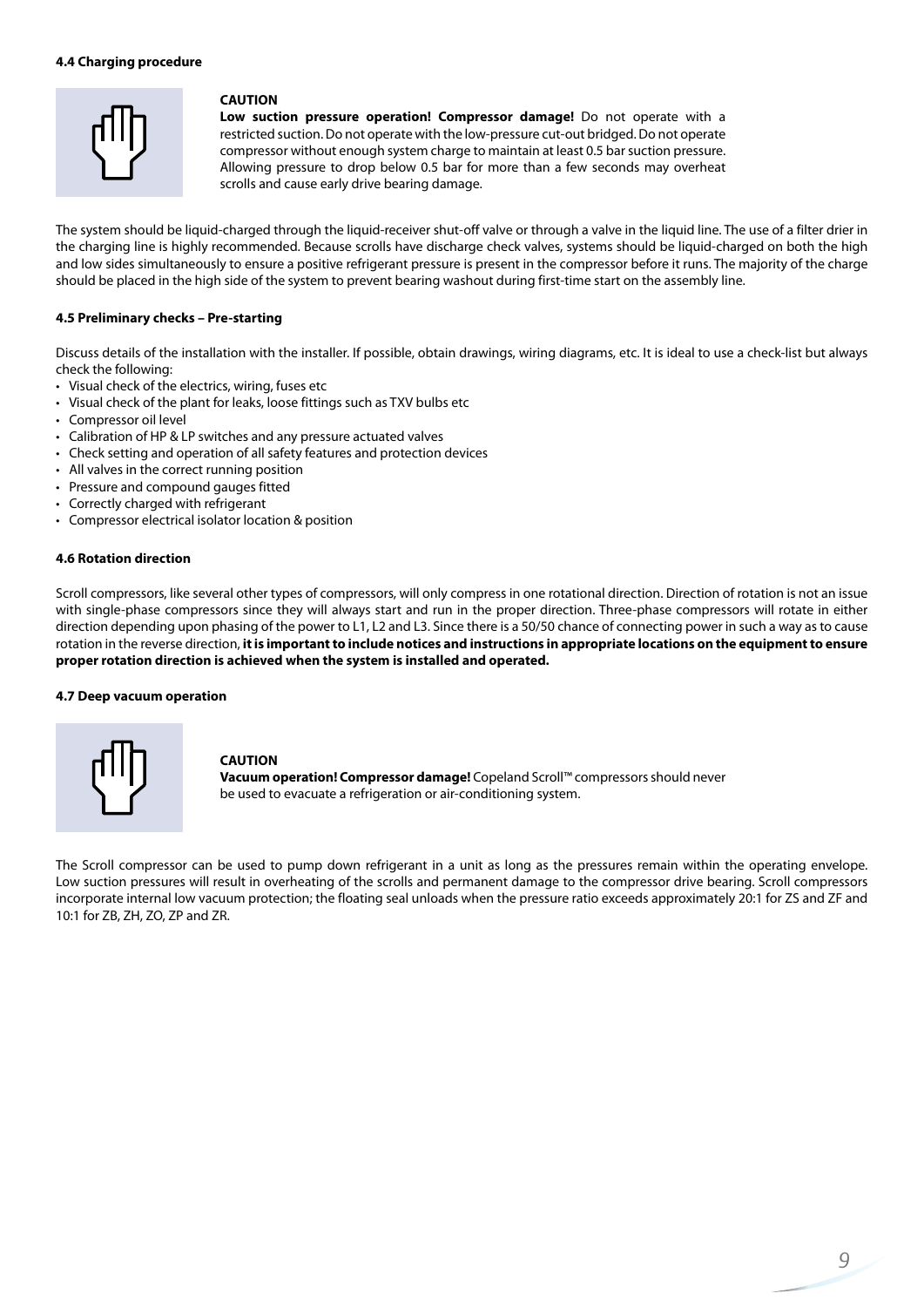## **5.1 Rotalock valves**

Rotalock valves should be periodically re-torqued to ensure that leak prevention tightness is maintained.

## **5.2 Replacing a compressor**



#### **CAUTION**

**Inadequate lubrication! Bearing destruction!** Exchange the accumulator after replacing a compressor with a burned out motor. The accumulator oil return orifice or screen may be plugged with debris or may become plugged. This will result in starvation of oil to the new compressor and a second failure.

#### **5.3 Unbrazing system components**



#### **WARNING**

**Explosive flame! Burning!** Oil-refrigerant mixtures are highly flammable. Remove all refrigerant before opening the system. Avoid working with an unshielded flame in a refrigerant charged system.

## **6 Dismantling & disposal**



- Removing oil and refrigerant:
- Do not disperse in the environment.
- Use the correct equipment and method of removal.
- Dispose of oil and refrigerant properly.
- Dispose of compressor properly.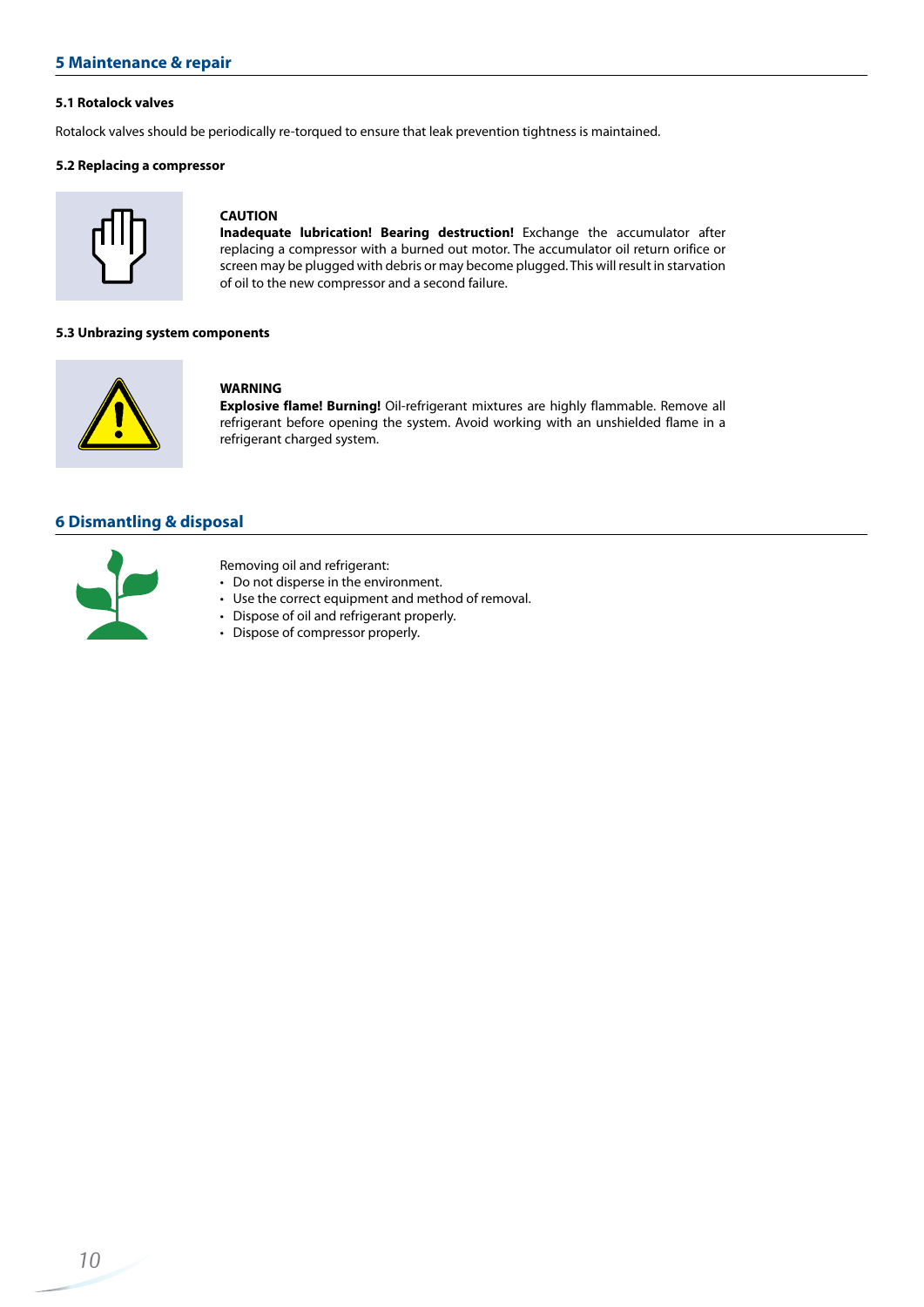# **7 Wiring diagrams**

## **7.1 Wiring diagram legend**

- B1 ......... Room thermostat
- B3 ......... Discharge gas thermostat
- C2 ......... Run capacitor
- F1, F6 ... Fuses
- F3 .......... HP switch
- F4 .......... LP switch
- K1 ......... Contactor

## **7.2 Wiring diagrams**





K2...... Recommended contactor compliant w/ EN 60335 AC/HP

K35 .... Current relay (if needed)

Y5...... Solenoid valve for injection (if available)

Q1 ..... Main switch R2 ..... Crankcase heater S1...... Auxiliary switch

Figure 5

Figure 6



# **TW\* - INT69SCY2**

Figure 7